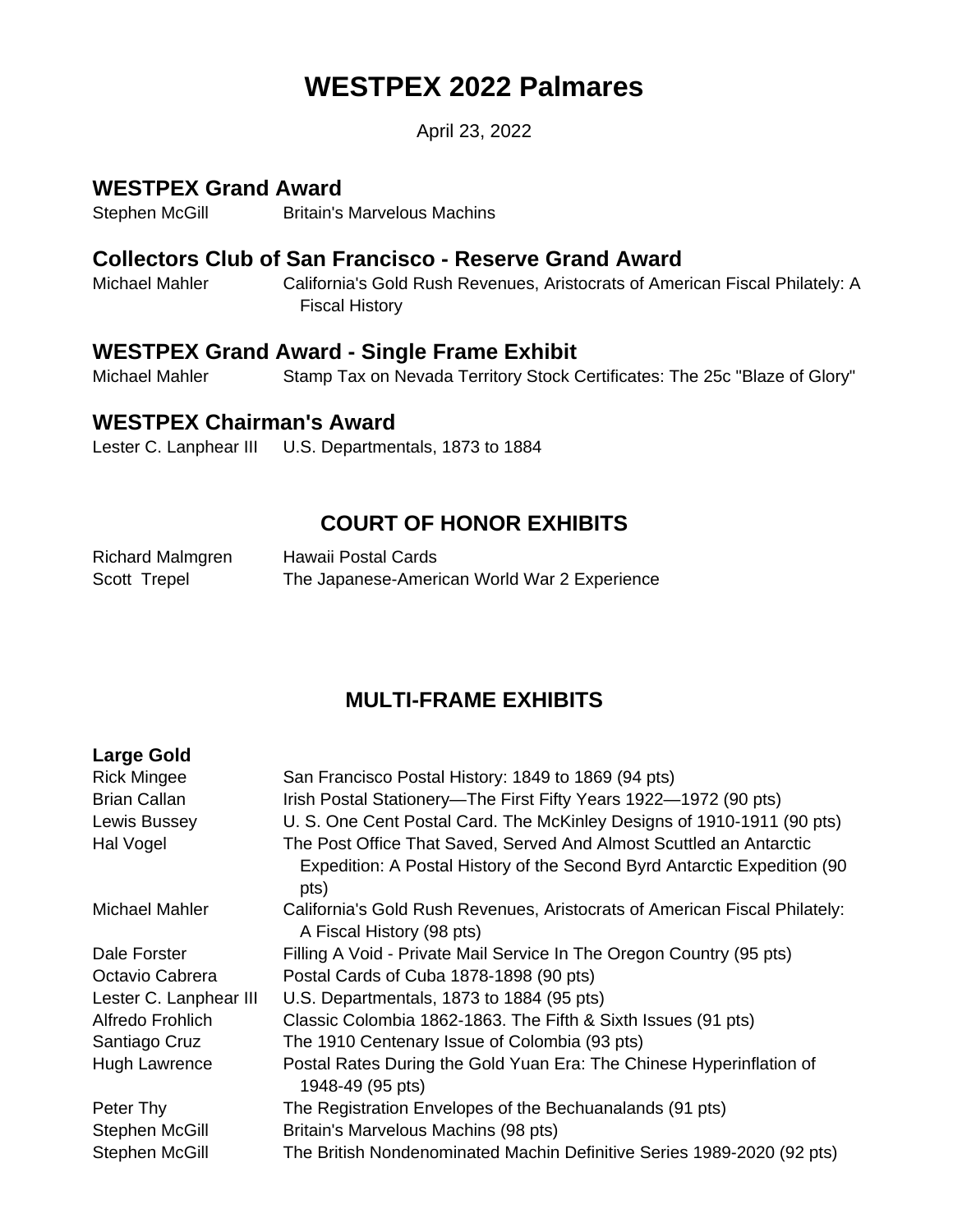| Gold<br><b>Kurt Streepy</b><br><b>Bradley Wilde</b><br>Ross Marshall<br><b>Emory Earl Toops</b><br>Edward H. Jarvis | The 1924 Arms Issue of Panama (85 pts)<br>Republic of Panama: Registry Envelopes (85 pts)<br>1939 World Cruise RMS Franconia (85 pts)<br>The Development and Use of the Provisional Issues of South Vietnam (86<br>pts)<br>Luxembourg's Coat of Arms Postal Stationery 1870-1882 (87 pts) |  |
|---------------------------------------------------------------------------------------------------------------------|-------------------------------------------------------------------------------------------------------------------------------------------------------------------------------------------------------------------------------------------------------------------------------------------|--|
| <b>Large Vermeil</b><br><b>Cary Finder</b><br>Larry D. Maddux<br><b>Richard Nicholas</b><br>Greg Balagian           | United States 2c Red WWI Postal Cards and Overprints (81 pts)<br>Territorial Covers Used in Oregon and Washington (83 pts)<br>Postal Markings of Hawaii: 1864-1900 (80 pts)<br>The Lion - Most Symbolic Animal of All (83 pts)                                                            |  |
| <b>Vermeil</b><br><b>Scott Prior</b><br>Thomas Brougham<br>Jack Elder                                               | Samuel Langton's Express, California and Nevada, 1850-1865 (79 pts)<br>Post Office Markings of Cristobal, Canal Zone (76 pts)<br>The Postal History of the Red Cross in World War I (75 pts)                                                                                              |  |
| <b>Large Silver</b><br>Michael P. Anderson                                                                          | What Do I Do Now? (72 pts)                                                                                                                                                                                                                                                                |  |
| <b>Silver</b><br>Greg Balagian<br><b>Edward Rosen</b><br>Gannon Sugimura                                            | Fur Trade and Its Effect on the Fate of Wild Felines (67 pts)<br>Airmail Service to Palestine/Israel During Transition, March 1948-August<br>1948 (66 pts)<br>Pepa Po'oleka. Visiting Hawai'i via Postcard (65 pts)                                                                       |  |
| <b>Silver Bronze</b><br><b>Edward Rosen</b>                                                                         | Stamp Collecting in the Holyland. Ottoman Empire to 1975 Israel - Part 1<br>$(64 \text{ pts})$                                                                                                                                                                                            |  |
| <b>SINGLE FRAME EXHIBITS</b>                                                                                        |                                                                                                                                                                                                                                                                                           |  |

# **Large Gold**

Michael Mahler Stamp Tax on Nevada Territory Stock Certificates: The 25c "Blaze of Glory" (97 pts) Behruz Nassre-Esfahani Persia, Reza Shah Pahlavi Postal Cards (1925-1941) (90 pts)

### **Gold**

Hugh Lawrence China's Non-denominated Air Letter Sheets (89 pts)

## **Large Vermeil**

Dan Undersander Purcell and the (Almost) 1894 U.S. Postal Contract (81 pts) Stephen D. Schumann New Zealand Prisoner-of-War Air Letter Cards 1941-1945 (83 pts)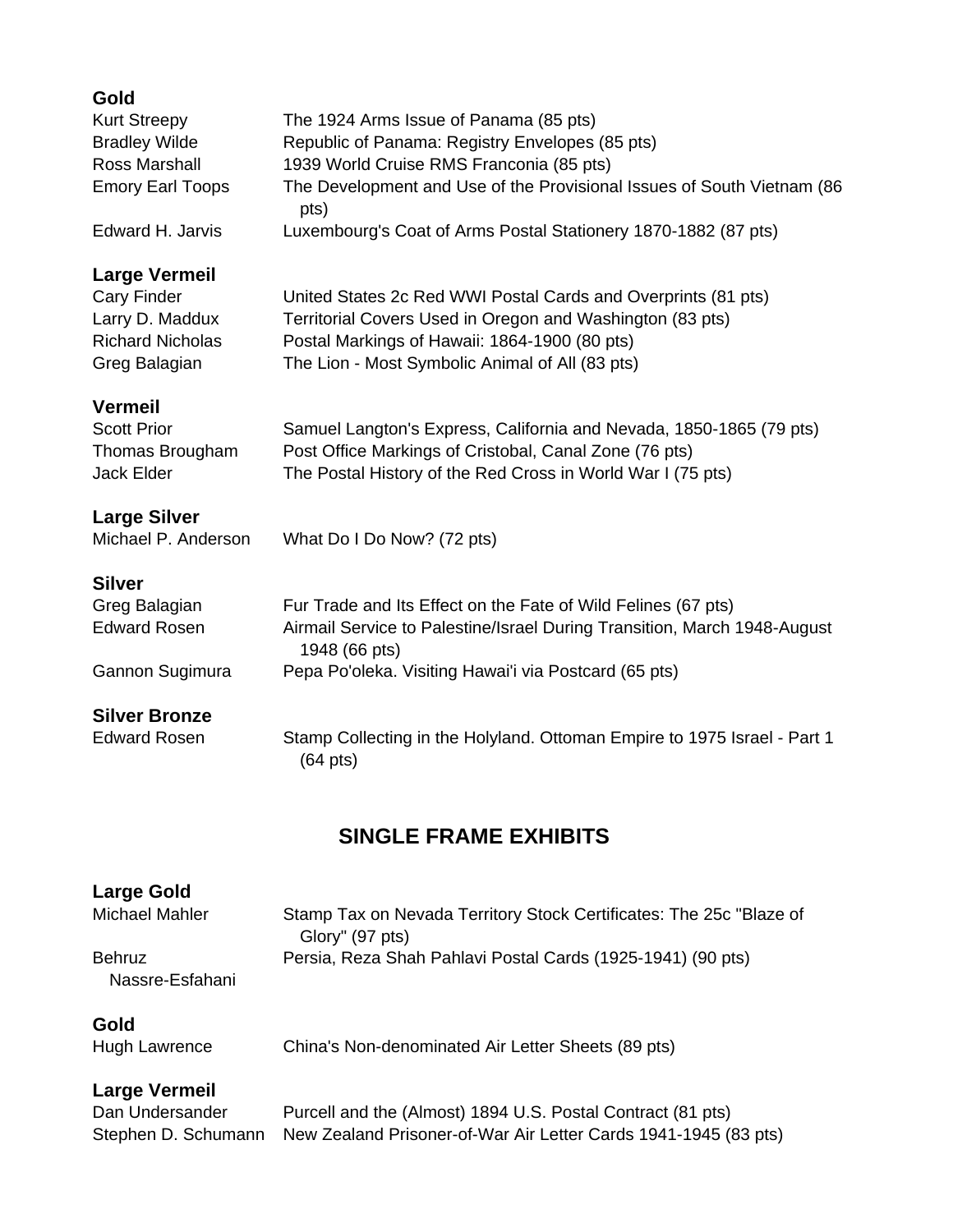| <b>Vermeil</b>                                               |                                                                                                                               |  |  |
|--------------------------------------------------------------|-------------------------------------------------------------------------------------------------------------------------------|--|--|
| Douglas Hatch                                                | Nepal's First Aerogramme (76 pts)                                                                                             |  |  |
| <b>Large Silver</b>                                          |                                                                                                                               |  |  |
| Bryant E. Korn                                               | WWII US Naval Use of 6c Airmail Envelopes from New Guinea and the<br>Bismarck Archipelago (72 pts)                            |  |  |
| Ryan Baum                                                    | Western Express All Over Shaded-Ads (73 pts)                                                                                  |  |  |
| <b>Nigel Moriarty</b>                                        | The mystery of the generally absent surfer (73 pts)                                                                           |  |  |
| <b>Silver Bronze</b>                                         |                                                                                                                               |  |  |
| <b>Richard Kandel</b>                                        | Israel Postal Stationery - Errors and Freaks 1952-1960 (62 pts)                                                               |  |  |
| <b>SPONSORED AWARDS</b>                                      |                                                                                                                               |  |  |
| <b>Brian Callan</b>                                          | <b>United Postal Stationery Society - Best Multi-Frame Exhibit</b><br>Irish Postal Stationery-The First Fifty Years 1922-1972 |  |  |
|                                                              | <b>United Postal Stationery Society - Best Single-Frame Exhibit</b>                                                           |  |  |
| <b>Behruz</b><br>Nassre-Esfahani                             | Persia, Reza Shah Pahlavi Postal Cards (1925-1941)                                                                            |  |  |
| <b>Western Cover Society - Grand Award</b>                   |                                                                                                                               |  |  |
| Dale Forster                                                 | Filling A Void - Private Mail Service In The Oregon Country                                                                   |  |  |
|                                                              | <b>Hawaiian Philatelic Society - Grand Award</b>                                                                              |  |  |
| <b>Richard Nicholas</b>                                      | Postal Markings of Hawaii: 1864-1900                                                                                          |  |  |
|                                                              | San Francisco Pacific Philatelic Society - Margaret Munda Memorial Award of Merit                                             |  |  |
| <b>Hugh Lawrence</b>                                         | Postal Rates During the Gold Yuan Era: The Chinese Hyperinflation of<br>1948-49                                               |  |  |
|                                                              | <b>Postal History Society Medal - Best Postal History</b>                                                                     |  |  |
| <b>Hugh Lawrence</b>                                         | Postal Rates During the Gold Yuan Era: The Chinese Hyperinflation of<br>1948-49                                               |  |  |
|                                                              | U.S. Philatelic Classics Society - Best U.S. up to 1894                                                                       |  |  |
| <b>Rick Mingee</b>                                           | San Francisco Postal History: 1849 to 1869                                                                                    |  |  |
|                                                              | United Postal Stationery Society Marcus White Medal - Best Postal Stationery                                                  |  |  |
| Lewis Bussey                                                 | U. S. One Cent Postal Card. The McKinley Designs of 1910-1911                                                                 |  |  |
| <b>United Postal Stationery Society - Single Frame Award</b> |                                                                                                                               |  |  |
|                                                              | Stephen D. Schumann New Zealand Prisoner-of-War Air Letter Cards 1941-1945                                                    |  |  |
|                                                              | <b>Collectors Club of Chicago Philatelic Exhibitors Award - Award of Merit</b>                                                |  |  |
| Santiago Cruz                                                | The 1910 Centenary Issue of Colombia                                                                                          |  |  |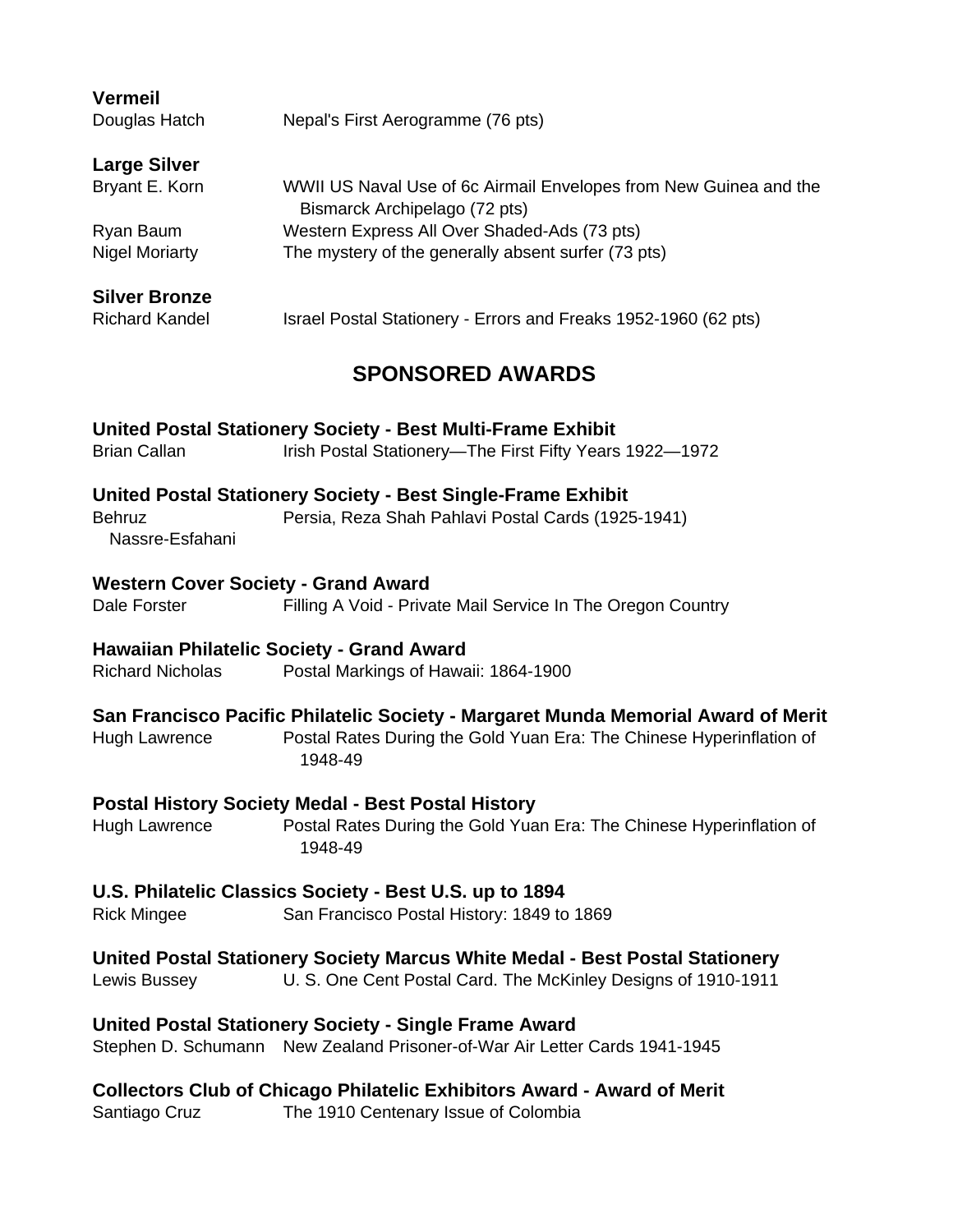### **American Philatelic Society Award of Excellence: Pre 1900**

Alfredo Frohlich Classic Colombia 1862-1863. The Fifth & Sixth Issues

#### **American Philatelic Society Award of Excellence: 1900 - 1940**

Hal Vogel The Post Office That Saved, Served And Almost Scuttled an Antarctic Expedition: A Postal History of the Second Byrd Antarctic Expedition

#### **American Philatelic Society Award of Excellence: 1940 - 1980**

Emory Earl Toops The Development and Use of the Provisional Issues of South Vietnam

#### **American Philatelic Society Award of Excellence: Post 1980**

Stephen McGill The British Nondenominated Machin Definitive Series 1989-2020

#### **American Philatelic Society Research Medal**

Michael Mahler **California's Gold Rush Revenues, Aristocrats of American Fiscal Philately:** A Fiscal History

#### **Steve & Cathy Schumann Award of Merit**

Octavio Cabrera Postal Cards of Cuba 1878-1898

### **Donald Dretzke Memorial Award - Best Used Stamps**

Alfredo Frohlich Classic Colombia 1862-1863. The Fifth & Sixth Issues

#### **San Diego Stamp Show Award of Merit**

Greg Balagian The Lion - Most Symbolic Animal of All

#### **United States Stamp Society - Statue of Freedom Award**

Lester C. Lanphear III U.S. Departmentals, 1873 to 1884

### **American Philatelic Congress - Excellence of Written Text**

Stephen McGill Britain's Marvelous Machins

### **COLOMPHIL - Outstanding Study of South & Central American Philately**

Alfredo Frohlich Classic Colombia 1862-1863. The Fifth & Sixth Issues

### **COPAPHIL - Debby Friedman Award of Excellence**

Santiago Cruz The 1910 Centenary Issue of Colombia

### **Military Postal History Society - Best Military Postal History Exhibit**

Bryant E. Korn WWII US Naval Use of 6c Airmail Envelopes from New Guinea and the Bismarck Archipelago

### **United States Possessions Philatelic Society - Best Multi Frame Exhibit**

Thomas Brougham Post Office Markings of Cristobal, Canal Zone

### **American Association of Philatelic Exhibitors: Award of Honor**

Greg Balagian The Lion - Most Symbolic Animal of All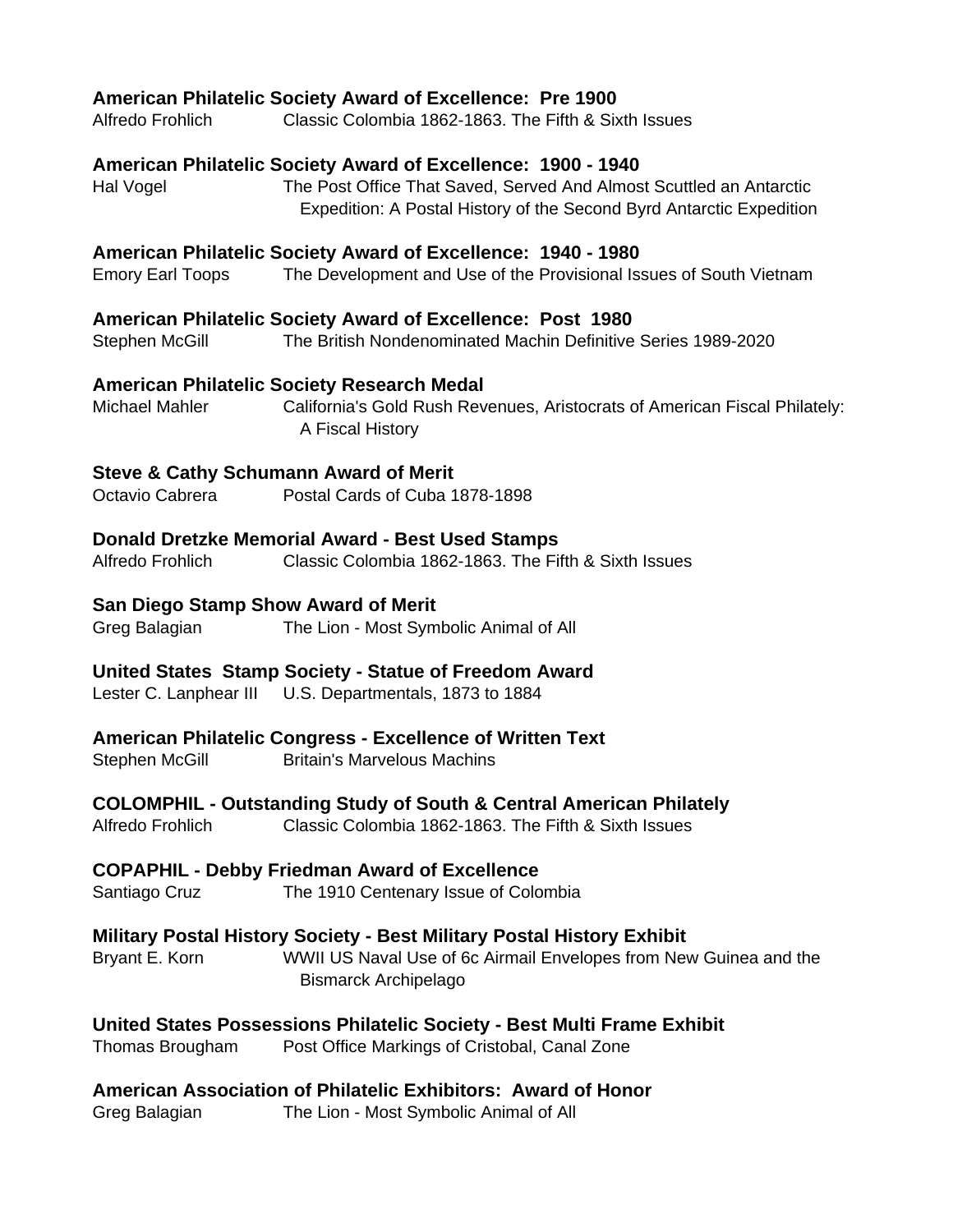| Larry D. Maddux                                            | American Association of Philatelic Exhibitors: Award of Honor<br>Territorial Covers Used in Oregon and Washington                                                   |
|------------------------------------------------------------|---------------------------------------------------------------------------------------------------------------------------------------------------------------------|
| Michael P. Anderson                                        | American Association of Philatelic Exhibitors: Creativity Award<br>What Do I Do Now?                                                                                |
| <b>Scott Prior</b>                                         | American Association of Philatelic Exhibitors: Novice Award<br>Samuel Langton's Express, California and Nevada, 1850-1865                                           |
| Hugh Lawrence                                              | American Association of Philatelic Exhibitors: Award of Excellence for Treatment<br>Postal Rates During the Gold Yuan Era: The Chinese Hyperinflation of<br>1948-49 |
|                                                            | American Association of Philatelic Exhibitors: Jean Benninghoff Encouragement                                                                                       |
| Award<br>Nigel Moriarty                                    | The mystery of the generally absent surfer                                                                                                                          |
| American Air Mail Society - Best Air Mail<br>Hugh Lawrence | <b>China's Non-denominated Air Letter Sheets</b>                                                                                                                    |
|                                                            | <b>American Topical Association - First Award</b>                                                                                                                   |
| Ross Marshall                                              | 1939 World Cruise RMS Franconia                                                                                                                                     |
| Greg Balagian                                              | <b>American Topical Association - Second Award</b><br>The Lion - Most Symbolic Animal of All                                                                        |
| Greg Balagian                                              | <b>American Topical Association - Third Award</b><br>Fur Trade and Its Effect on the Fate of Wild Felines                                                           |
| <b>Collectors Club Award of Merit</b><br>Michael Mahler    | California's Gold Rush Revenues, Aristocrats of American Fiscal Philately:<br>A Fiscal History                                                                      |
| Bryant E. Korn                                             | Women Exhibitors - Sterling Achievement Award<br>WWII US Naval Use of 6c Airmail Envelopes from New Guinea and the<br><b>Bismarck Archipelago</b>                   |
| <b>Auxiliary Markings Merit Award</b><br>Thomas Brougham   | Post Office Markings of Cristobal, Canal Zone                                                                                                                       |
| <b>Rick Mingee</b>                                         | <b>US Cancellation Club - US Cancellation Club Award</b><br>San Francisco Postal History: 1849 to 1869                                                              |
| Ross Marshall                                              | It's Not Just Stamps - Professional Stamp Experts Award<br>1939 World Cruise RMS Franconia                                                                          |
|                                                            |                                                                                                                                                                     |